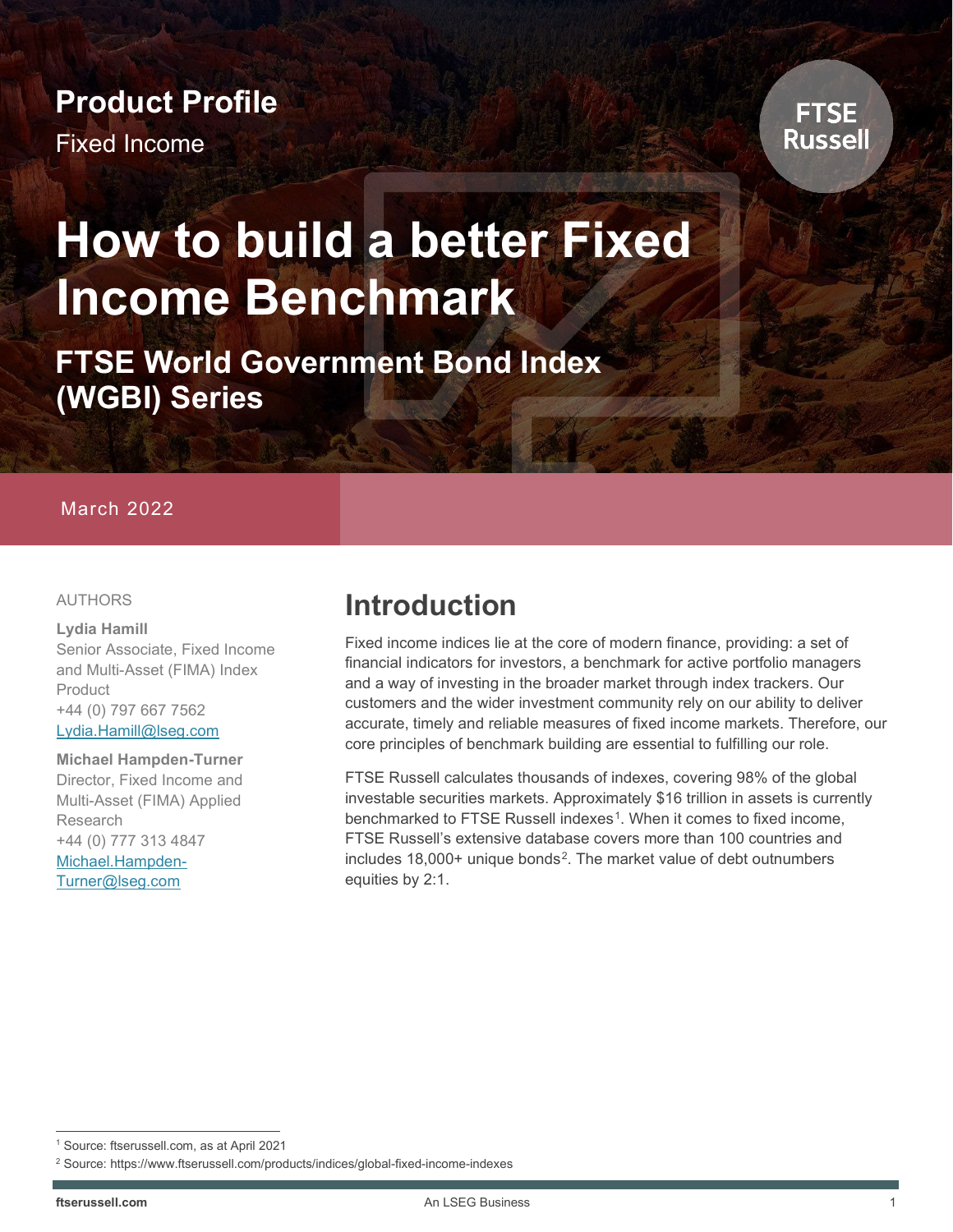# **Contents**

| <b>Principle 1-objectivity</b>                                            | 3  |
|---------------------------------------------------------------------------|----|
| <b>Principle 2-relevance</b>                                              | 6  |
| <b>Principle 3-modularity</b>                                             | 7  |
| <b>Principle 4-predictability</b>                                         | 8  |
| <b>Principle 5-replicability</b>                                          | 10 |
| <b>Conclusion</b>                                                         | 10 |
| <b>Appendix 1: FTSE World Government Bond Index and selected variants</b> | 11 |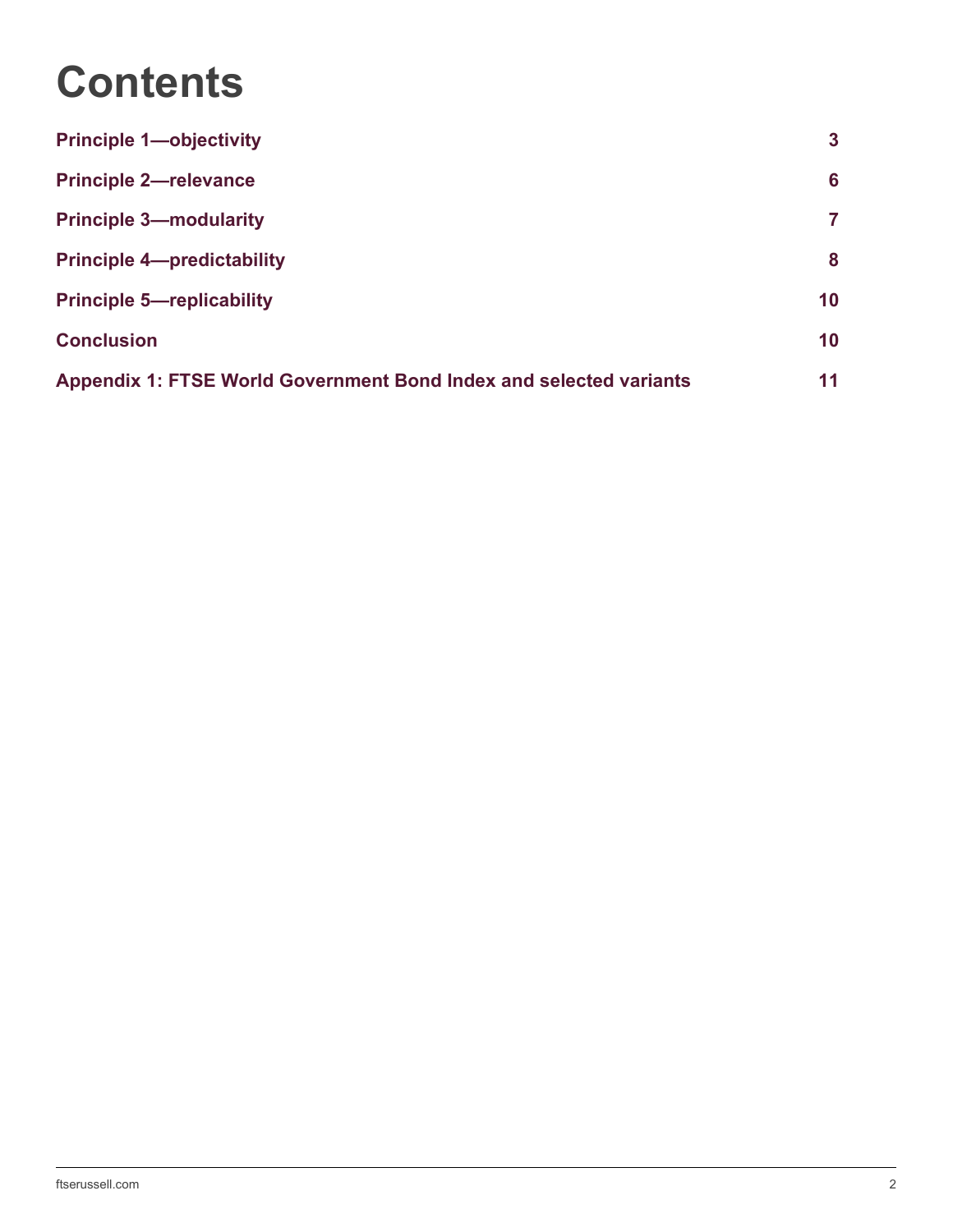Creating a successful fixed income benchmark means more than just setting up an index and publishing its rules.

There are minimum standards set by regulators. A benchmark should follow global best practices on governance, controls, data quality, conflicts of interest and consumer protection, as set out in the 201[3](#page-2-1) IOSCO Principles for Financial Benchmarks<sup>3</sup> and the 2016 EU Benchmark Regulation<sup>4</sup>.

However, our standards go beyond regulation. In this document, we highlight five principles we believe are particularly important in fixed income benchmark design: **objectivity**, **relevance**, **modularity**, **predictability** and **replicability**.

We provide examples to illustrate what those principles mean in the context of fixed income benchmark construction, and why they matter.

### **What is a benchmark?**

Benchmarks play an important and informative role at every step of the investment process. Economists use them to analyse economic trends and investors make decisions based on economists' forecasts. Institutional investors use benchmarks to conduct risk analysis, develop investment policies and create asset allocation strategies. Nearly all investors use benchmarks to evaluate the performance of their investment portfolios.

Benchmarks also underlie investable products, such as mutual funds or exchange-traded funds (ETFs) that allow for passive investment in a specific market, market segment or asset class.

No matter the use case, it is important to recognise that a benchmark's primary purpose is not to achieve a certain level of performance. At a basic level, a benchmark should measure a market's characteristics and performance. In other words, it should represent effectively and objectively how that market has behaved over time.

# <span id="page-2-0"></span>**Principle 1—objectivity**

An objective, accurate and transparent benchmark should follow a "naïve" construction methodology, enabling it to deliver an unbiased, comprehensive view of the market. Moreover, the method by which the constituents are selected should be transparent and free of subjectivity.

### **Index inclusion**

An example of objective, rules-based bond inclusion is FTSE Russell's fixed income country classification framework, which determines sovereign bond markets' eligibility for inclusion in all local currency government bond indexes. The framework consists of four criteria, designed to measure the accessibility of their fixed income markets to outside investors:

- Market, macroeconomic and regulatory environment
- Foreign exchange market structure

<span id="page-2-1"></span><sup>3</sup> https://www.iosco.org/library/pubdocs/pdf/IOSCOPD415.pdf

<span id="page-2-2"></span><sup>4</sup> https://www.esma.europa.eu/policy-rules/benchmarks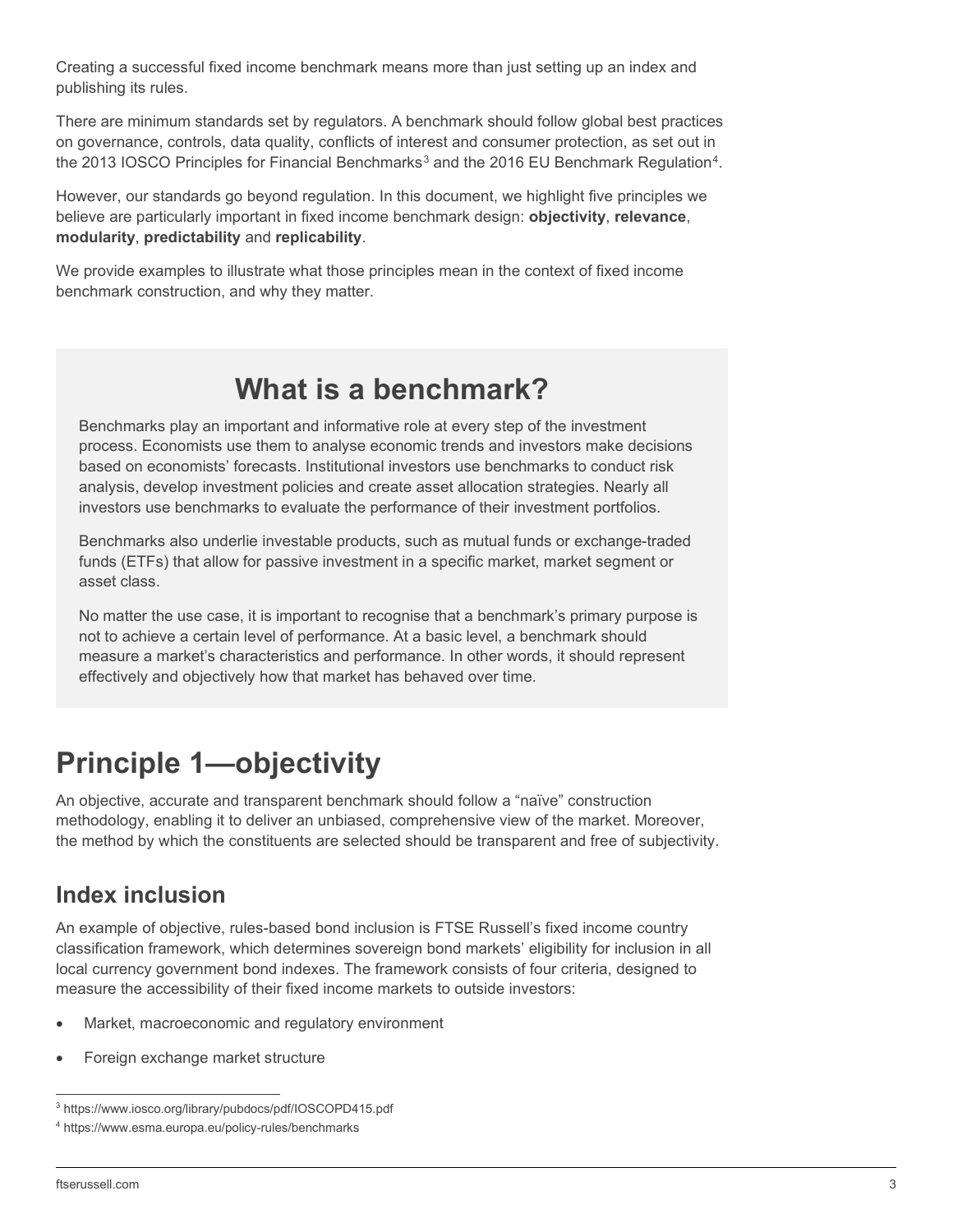- Bond market structure
- Global settlement and custody

We summarize the results of the country classification in a scoring system that assigns an accessibility level of 0 (lowest), 1 or 2 (highest) to each local currency bond market. Level 2, for example, is a minimum requirement for fixed income markets to be included in the FTSE World Government Bond index (WGBI—see Figure 2).

| <b>Criterion</b>              | <b>FTSE World Government Bond Index (WGBI)</b>                                                                                                                                                                                                                                   |
|-------------------------------|----------------------------------------------------------------------------------------------------------------------------------------------------------------------------------------------------------------------------------------------------------------------------------|
| <b>Composition</b>            | Fixed-rate, local currency, investment-grade sovereign bonds                                                                                                                                                                                                                     |
| <b>Country Classification</b> | Minimum Market Accessibility level of 2 as determined by the FTSE<br>Russell fixed income country classification framework                                                                                                                                                       |
| <b>Currency</b>               | AUD, CAD, DKK, EUR, GBP, JPY, MXN, MYR, NOK, PLN, SEK,<br>SGD, USD, CNY, ILS                                                                                                                                                                                                     |
| <b>Bond maturity</b>          | Minimum one year                                                                                                                                                                                                                                                                 |
| <b>Minimum market size</b>    | The outstanding amount of a market's eligible issues must total at<br>least USD 50 billion, EUR 40 billion and JPY 5 trillion. To remain<br>eligible for the index, a market must maintain a minimum market size<br>of at least half of all the entry-level market size criteria |
| <b>Minimum issue size</b>     | Locally calibrated minimums that vary by market                                                                                                                                                                                                                                  |
| <b>Minimum quality</b>        | Entry: at least A- by S&P and A3 by Moody's for all new markets<br>Exit: below BBB- by S&P and Baa3 by Moody's                                                                                                                                                                   |
| Weighting                     | By market capitalization                                                                                                                                                                                                                                                         |
| <b>Rebalancing</b>            | Once a month at month-end                                                                                                                                                                                                                                                        |
| <b>Pricing source</b>         | Refinitiv, except for specified local markets                                                                                                                                                                                                                                    |
| <b>Reinvestment</b>           | At daily average of the local currency one-month eurodeposit rate,<br>calculated from the actual scheduled payment date of the cash flow<br>through the end of the reporting period                                                                                              |
| <b>Settlement</b>             | $T+0$                                                                                                                                                                                                                                                                            |
| <b>Calculation frequency</b>  | Daily                                                                                                                                                                                                                                                                            |
| <b>Base date</b>              | 31 December 1984                                                                                                                                                                                                                                                                 |

#### **Figure 2: Design criteria of the FTSE WGBI**

Source[: FTSE Fixed Income Index Guide,](https://research.ftserussell.com/products/downloads/FTSE-Fixed-Income-Indexes-Guide.pdf) September 2021

To help benchmark users anticipate future changes, government bond markets whose market accessibility levels are being considered for reclassification are placed on a watch list. Each March and September, we review the markets on the watch list and announce the results of the review.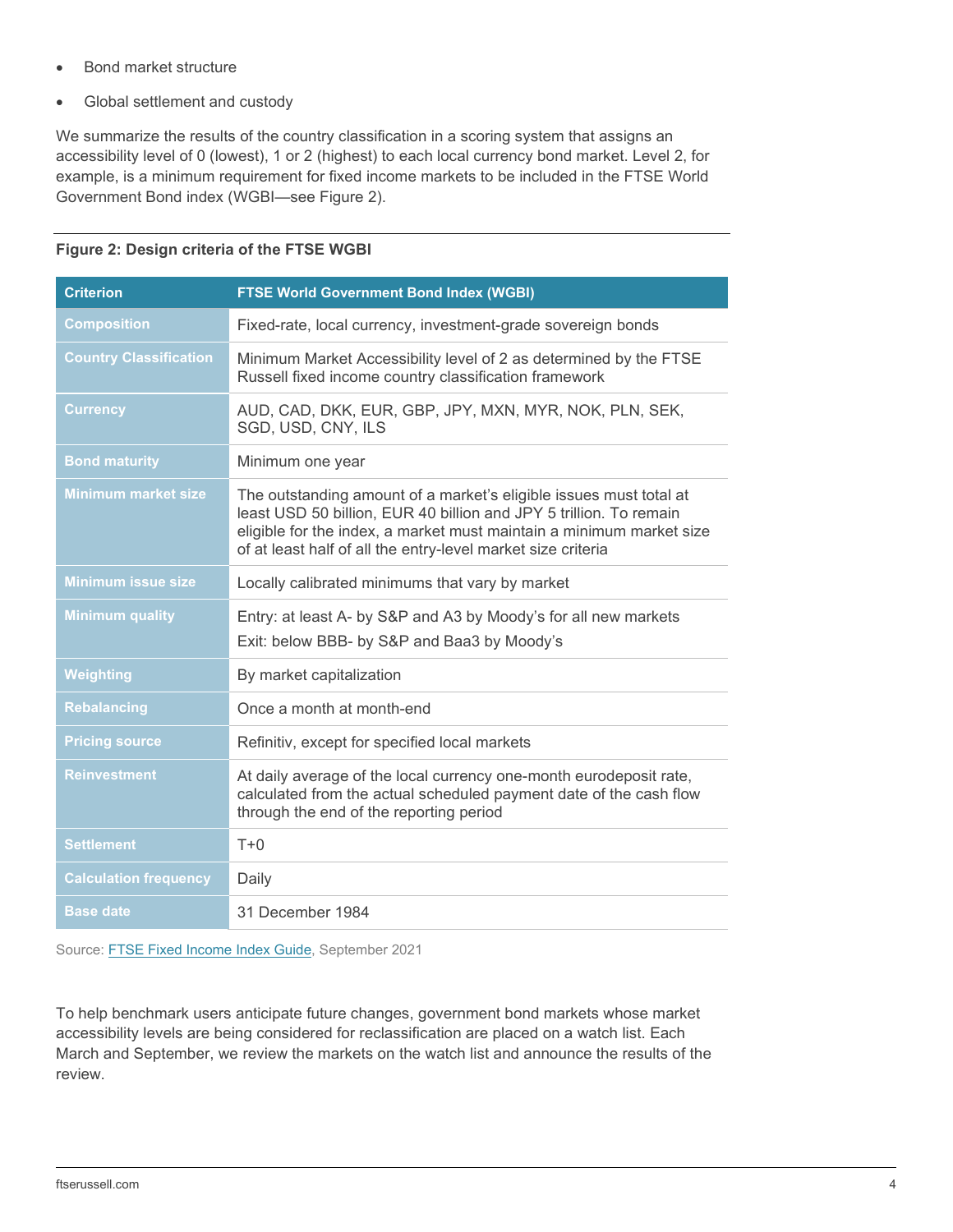The transparent nature of the assignment allows engagement with central banks and regulators in those countries where the market is being considered for potential reclassification. It also provides portfolio managers and asset allocators with a clear view of expected index evolution.

The country classification framework focuses on market infrastructure, rather than on broader measures of economic development, to gauge individual sovereign bond markets' eligibility for FTSE Russell's global fixed income indexes. This reflects the fact that indicators of a country's national wealth, such as its income per capita, may be a poor guide to the openness of its bond market to global investment (in other words, a relatively wealthy country can have a nascent bond market).

In Figure 3 we show the criteria used to determine markets' accessibility levels.

#### **Figure 3: Market accessibility levels**

| <b>Market Accessibility Level</b>                                                    | <b>Level 2</b><br>(WGBI minimum) | Level 1<br><b>(EMGBI</b><br>minimum) | Level 0<br><b>(FRNTEMGBI</b><br>minimum) |
|--------------------------------------------------------------------------------------|----------------------------------|--------------------------------------|------------------------------------------|
| <b>Criteria/Factors</b>                                                              | <b>Minimum requirements</b>      |                                      |                                          |
| 1. Market, Macroeconomic and Regulatory Environment                                  |                                  |                                      |                                          |
| No Undue Investment Restrictions on Foreign Investors                                |                                  | ◑                                    | ()                                       |
| Sustainable Issuance and Debt Management Practices Supportive<br>of Market Liquidity |                                  |                                      |                                          |
| Sound Regulatory Environment                                                         |                                  | O D                                  | ()                                       |
| <b>Transparent FX Policy and Communication</b>                                       |                                  |                                      | ()                                       |
| Taxation Regime not Burdensome to Foreigners                                         |                                  |                                      | ()                                       |
| <b>Clear Registration Process for Foreign Investors</b>                              |                                  |                                      | ( )                                      |
| 2. Foreign Exchange Market Structure                                                 |                                  |                                      |                                          |
| Sufficient FX Liquidity and Investability                                            |                                  |                                      | ( )                                      |
| No Overly Prohibitive Currency Restrictions for Investment Purposes                  |                                  |                                      |                                          |
| Currency Hedging Onshore or Offshore using NDF with Limited<br>Divergence to Onshore |                                  |                                      |                                          |
| 3. Bond Market Structure                                                             |                                  |                                      |                                          |
| Sufficient Bond Liquidity in Primary and Secondary Markets                           |                                  |                                      | ◑                                        |
| <b>Competitive Transaction Costs</b>                                                 |                                  |                                      | ( )                                      |
| Efficient Fixed Income Dealing and Trading Landscape                                 |                                  |                                      |                                          |
| Bond Conventions that Support Index Calculations                                     |                                  |                                      |                                          |
| Availability of Suitable Bond Pricing for Index Calculation                          |                                  |                                      |                                          |
| 4. Global Settlement and Custody                                                     |                                  |                                      |                                          |
| Settlement Accommodative of Global Investors                                         |                                  | O)                                   | ( )                                      |
| Availability of DvP                                                                  |                                  |                                      |                                          |
| <b>Competitive Custody Market</b>                                                    |                                  |                                      |                                          |

Source: FTSE Russell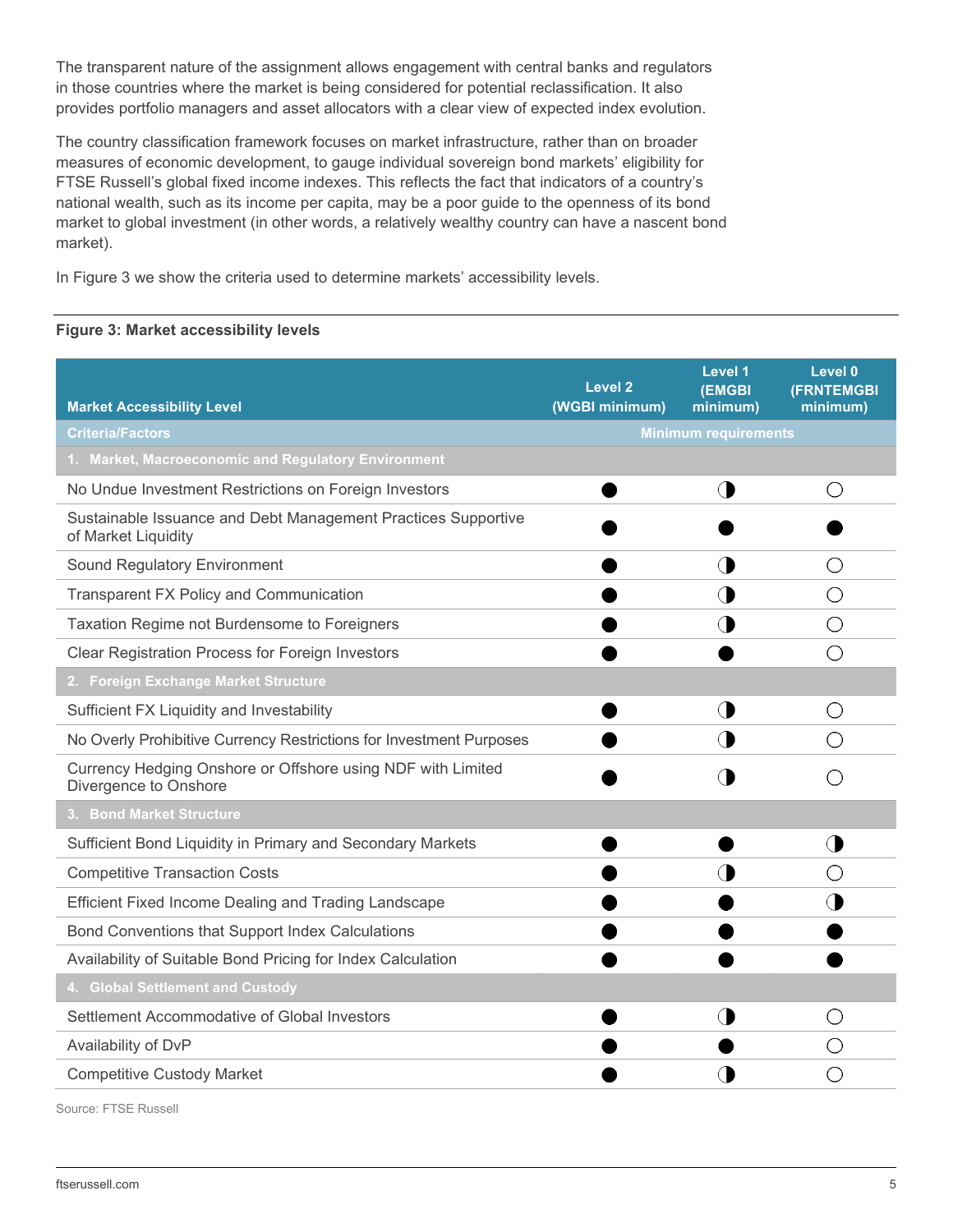### **Chinese government bonds' inclusion in the WGBI**

Chinese government bonds' recent inclusion in the FTSE WGBI provides an example of how the country classification framework operates, and how the communications around index eligibility can be comprehensive, transparent and objective.

In September 2019, when announcing its Fixed Income Country Classification results, FTSE Russell said that index users had requested further improvements to Chinese government bonds' secondary market liquidity, as well as increased flexibility in FX execution and the settlement of transactions. It said that China would be retained on the watch list for a possible upgrade to a market accessibility level of 2.

In its September 2020 Fixed Income Country Classification results announcement, FTSE Russell said it had worked closely with the Chinese authorities to monitor enhancements to the local capital markets. These included the simplification of the account opening process, the option to transact foreign exchange with third parties and the freedom to lengthen the settlement cycle beyond T+3.

In March 2021, FTSE Russell confirmed that Chinese authorities had addressed these issues and the Chinese bond market had achieved a market accessibility level of 2. To ensure an orderly transition for markets and investors, FTSE Russell said Chinese government bonds would be included in the WGBI and its derived indexes, starting from the end of October 2021 and over a period of 36 months.

### **Index pricing**

To ensure objectivity, fixed income benchmarks need reliable price sources, particularly since much of bond trading takes place off-exchange and in the bilateral, over-the-counter markets. Refinitiv, which offers global fixed income pricing from over 800 contributors and over 150 exchanges, including the world's largest broker price platform, is a market leader in this area and operates as the primary price source for FTSE Russell fixed income indexes. For less frequently traded bonds, Refinitiv's Evaluated Pricing Service serves as an independent, global evaluated pricing source covering over 2.7 million fixed income securities, derivatives and bank loans.

# <span id="page-5-0"></span>**Principle 2—relevance**

A fixed income benchmark should be relevant to a diverse group of investors, both passive and active, with varying investment objectives.

For passive investors, a benchmark must be suitable as the underlying target for an indextracking fixed income portfolio and it should track the markets and market segments that are of most interest to investors. For active investors, a fixed income benchmark's primary role is as a performance measurement tool.

Market-value weighted benchmarks, such as the FTSE World Government Bond index (WGBI), are still the most widely used type of index amongst fixed income investors. They also provide a robust, objective basis to which thematic overlays can be applied. For example, the FTSE WGBI serves as the starting point for a number of innovative fixed income indexes (see Appendix 1).

To ensure our benchmarks' continuing relevance with practitioners, FTSE Russell regularly consults the wider fixed income market on changes to the methodology of its indexes. Such consultations take place with the guidance and direction of FTSE Russell's independent practitioner committees. Between 2018 and 2021, FTSE Russell undertook market-wide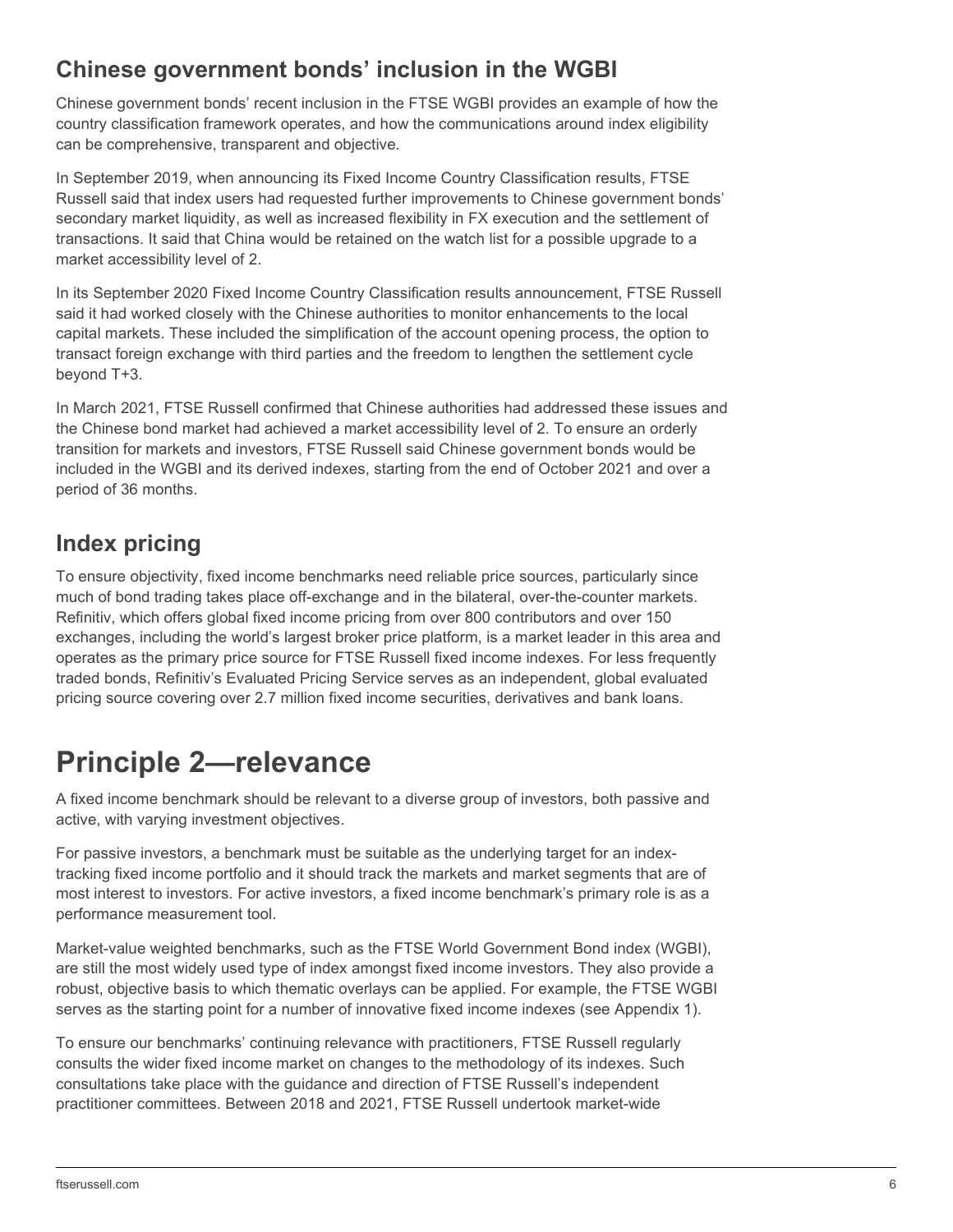consultations on the FTSE MTS bond index series, the FTSE Canada bond indexes and the FTSE fixed income country classification framework.

However, there's growing demand for other types of benchmark, such as those that embed a particular objective. This could be a sustainable investment overlay or a smart methodology to target a specific factor exposure.

For example, the FTSE Climate Risk-Adjusted Government Bond Index Series is designed to measure the performance of fixed-rate, local currency, investment-grade sovereign bonds in the FTSE World Government Bond Index (WGBI) or FTSE EMU Government Bond Index (EGBI), incorporating a climate tilting methodology. This adjusts index weights according to countries' relative climate risk performance (see Figure 4).

#### **Figure 4: Measuring climate risk in the FTSE Climate WGBI**

| <b>Transition risk</b> | The level of climate related risk exposure of the country's economy as<br>measured by the distance to reach the modeled emissions needed to<br>meet a 2 degree alignment |
|------------------------|--------------------------------------------------------------------------------------------------------------------------------------------------------------------------|
| <b>Physical risk</b>   | The level of climate related risk exposure to the country and its<br>economy from the physical effects of climate change                                                 |
| <b>Resilience</b>      | A country's preparedness and actions to cope with its level of climate<br>related risk exposure                                                                          |

The tilting methodology used to incorporate climate risk into the FTSE WGBI can be adjusted to meet index users' requirements. For example, the FTSE Climate WGBI has the following tilts toward the three climate risk pillars: transition risk 0.25; physical risk 1.00; resilience 1.00. By contrast, an advanced version of the index (the FTSE Advanced Climate WGBI) is constructed with a stronger tilt to the transition risk pillar, thereby offering greater exposure to countries with a greater commitment to limiting global warming to within 2 degrees of pre-industrial levels.

Another example of benchmark evolution to meet index practitioners' needs is the FTSE World Government Bond 0+ Years index. This index tracks the universe of securities that meet the eligibility criteria for the flagship FTSE WGBI all the way through to one month to maturity (the FTSE WGBI sets a minimum maturity threshold of one year), allowing investors to track their WGBI holdings past the one year mark without introducing tracking error, should they choose to do so. Downward pressure on trading costs and fees in the recent near-zero interest rate environment has made for a much lower tolerance of excess turnover in benchmarks (a byproduct of bonds exiting the FTSE WGBI at the one year to maturity mark).

# <span id="page-6-0"></span>**Principle 3—modularity**

By this we mean that the global bond market is segmented into modular components (index building blocks). While a lack of modularity can produce inadvertent exposures and undermine the intended asset allocation goal, the unified methodology across FTSE Russell's fixed income index range enables investors to construct portfolios by combining different indexes.

For example, the FTSE World Government Bond Index (WGBI), which measures the performance of fixed-rate, local currency, investment-grade sovereign bonds from over 20 countries, consists of various sub-indexes. These are available in any combination of currency, maturity, and rating.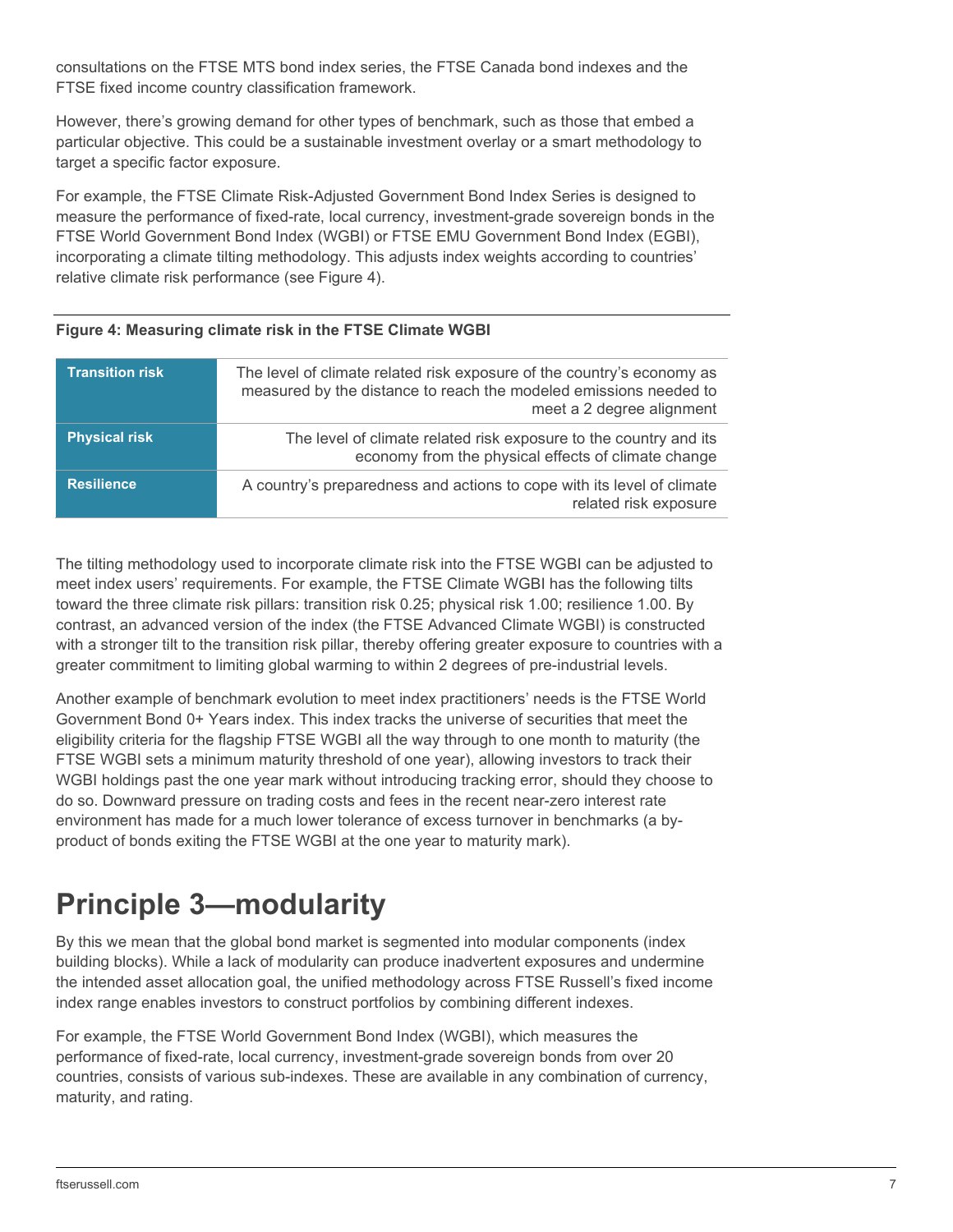However, the minimum maturity of eligible bonds within the index is one year. To complement the FTSE WGBI, and to ensure modularity across the fixed income index range, FTSE Russell also calculates the FTSE World Government Bond 0-1 Year index.

This index tracks so-called 'roll-down' bonds from the FTSE WGBI (those moving to a maturity shorter than one year), using a common methodology.

The FTSE World Government Bond 0-1 Year index is designed for money market (short-maturity bond) investors, an important category of fixed income benchmark users. In recent years there has been strong structural demand for money market funds and products, particularly during periods of uncertainty and market stress. This is because short-term government bond markets are liquid, have lower interest rate sensitivity and tend to carry less credit risk.

Combining the FTSE WGBI and the FTSE World Government Bond 0-1 Year index produces the FTSE World Government Bond 0+ Years Index (see Figure 5). It tracks the universe of securities that meet the eligibility criteria for the flagship FTSE World Government Bond Index (WGBI) all the way down to one month to maturity.

Also available is the FTSE World Government 0-1 Year Index, which combines the FTSE World Government Bond 0-1 Year index (i.e., the 'roll-down' bonds from the FTSE WGBI) with the Treasury bill indexes for WGBI markets. Treasury bills are short-term treasury securities issued with a maturity of less than or equal to one year. The Treasury bill indexes are part of the FTSE Global Treasury Bill 0-1 Year index series, which measure the performance of local currency sovereign Treasury bill markets.

#### **Figure 5: Modular fixed income index construction**



### <span id="page-7-0"></span>**Principle 4—predictability**

On average, fixed income indexes undergo greater internal changes than equity indexes. While an equity is irredeemable except in certain circumstances, most bonds have a fixed redemption date. Once a bond is issued, each day brings it a step closer to maturity. At or near that point, an issuer often refinances the maturing bond with a new bond issue.

So as time passes, bond indexes change their constituents regularly. When bonds move closer to maturity, they drop out of indexes and are replaced by new issues. The bonds within the index are also often subject to other changes resulting from corporate actions like calls (a decision by the entity issuing a bond to repurchase it earlier than the specified maturity date).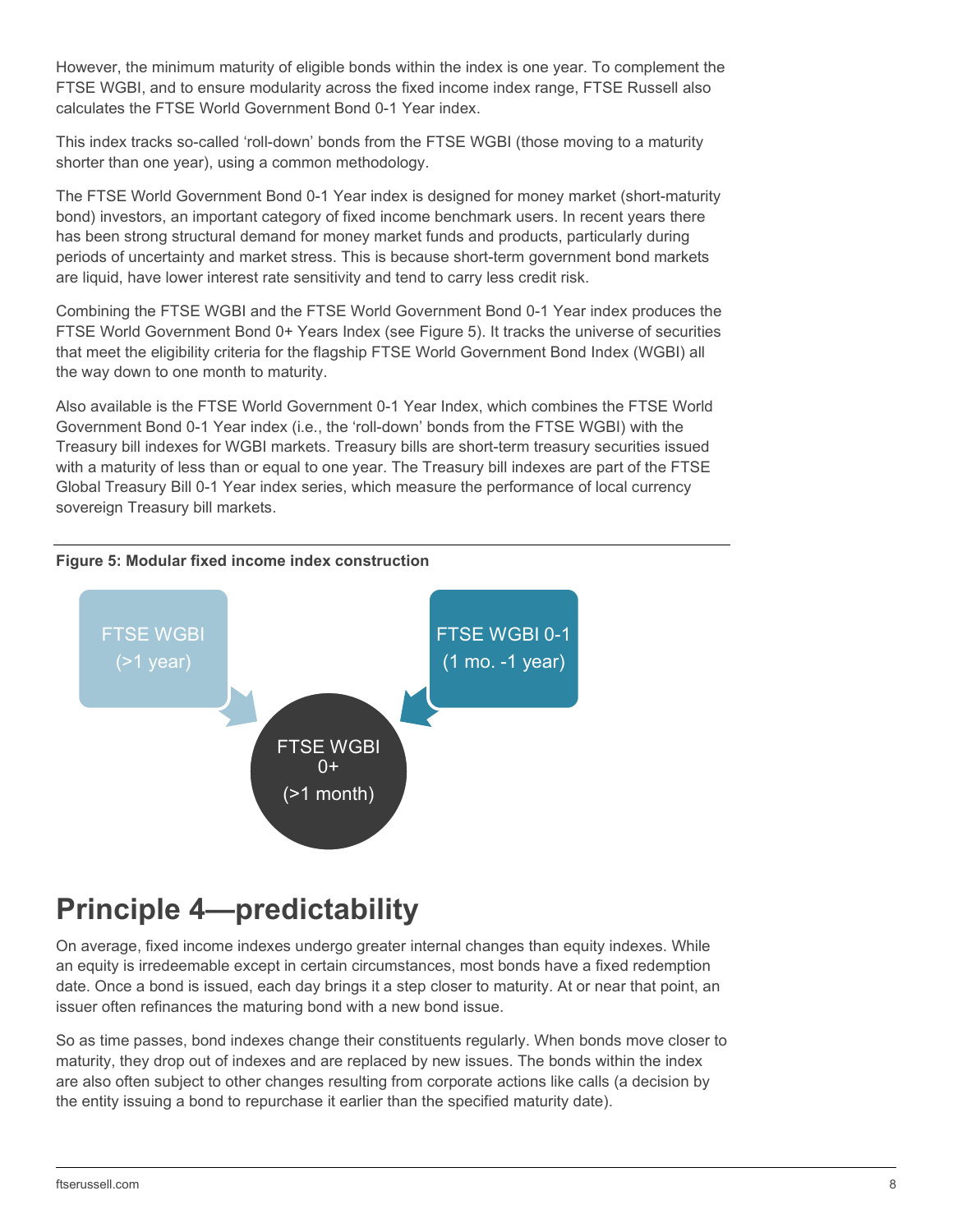For a fixed income index to serve as a benchmark, its methodology must be transparent and its changes predictable.

To help fixed income index users anticipate forthcoming changes, FTSE Russell specifies monthly fixing dates for each bond index. These provide a clear reference point for index users to know, in advance, of any changes to the composition of the indexes for the upcoming months.

On each index fixing date, publicly available securities information is used to determine index eligibility and indicative values for the following month's index profile. The rebalancing timeline is shown in Figure 6.

#### **Figure 6: Fixed income index rebalancing timeline**



Daily preview files provide an additional tool to help clients predict the future composition of FTSE Russell fixed income indexes. These reflect the latest information regarding the eligibility of bonds for the index according to the following month's profile and are provided as an additional tool for clients managing portfolios against FTSE fixed income indexes.

Even when an index's constituents have been 'fixed' for the following month, changes can occur—for example when bonds are called, tendered or have suffered a default. So, FTSE Russell calculates daily preview reports for the days between fixing and month-end, helping clients to reflect any other changes allowed by the index rules.

To build a better fixed income benchmark, the benchmark provider can put in place additional structures to ensure the long-term stability of its approach: for example, regular oversight by market experts and a transparent governance framework.

### **External advisory committee oversight**

External advisory committees have long played a role in the oversight of FTSE Russell indexes. Regional fixed income advisory committees, consisting of senior market practitioners, convene on a regular basis to provide feedback on index methodologies.

Any proposals for significant amendments to those methodologies are subject to consultation with the FTSE Russell advisory committees and with other stakeholders, as appropriate, including full market consultations.

### **Governance framework**

To help ensure the predictability of its approach to fixed income benchmarking, FTSE Russell employs a transparent governance framework that encompasses products, services and technology. The framework incorporates the London Stock Exchange Group's 'three lines of defence' risk management framework and is designed to ensure compliance with the IOSCO Principles for Financial Benchmarks and the European Benchmark Regulation.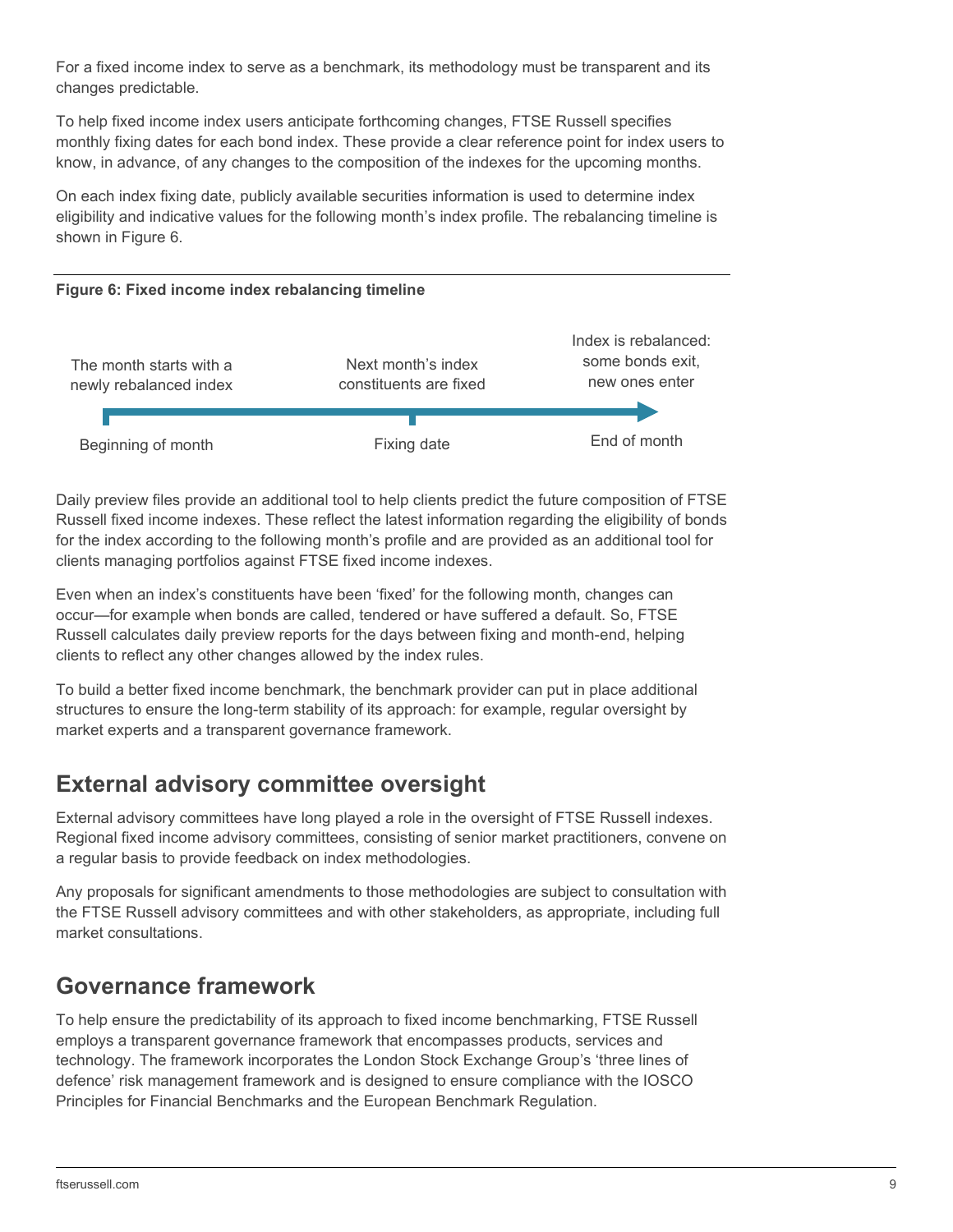# <span id="page-9-0"></span>**Principle 5—replicability**

To serve the ever-growing market for index-tracking funds and products, benchmark designers need to bear in mind the openness of the fixed income markets and the liquidity of the bonds that they include in their indexes.

This principle underlies index construction rules such as FTSE Russell's Fixed Income Country Classification framework, which is designed to ensure minimum levels of accessibility for markets included in major benchmarks, such as the FTSE WGBI.

Although there is an inherent trade-off between a benchmark's comprehensiveness and its replicability, all benchmarks are not equal when it comes to the latter. For example, FTSE WGBI tends to incorporate higher minimum amount outstanding thresholds than competitor indexes, in order to provide a compact measure of the more liquid bonds in each market.

Also, the use of minimum market sizes for country eligibility in sovereign benchmarks distinguishes the markets of critical mass from other, more peripheral markets. For example, the FTSE WGBI requires that a market's eligible issues must total at least USD 50 billion, EUR 40 billion and JPY 5 trillion.

Finally, the FTSE WGBI incorporates free float adjustment for major fixed income markets (Canada, the US, the UK, Japan and Singapore), more accurately capturing bonds that are available for purchase by global investors.

## <span id="page-9-1"></span>**Conclusion**

Benchmarks are used by a wide range of market participants, including professional investors across all stages of the investment process. For those market professionals, index performance should be an outcome, not a design objective. The five principles we've outlined—**objectivity**, **relevance**, **modularity**, **predictability** and **replicability**—are essential to a fixed income benchmark's ability to represent effectively a market or market segment.

Benchmarks that ignore these principles can undermine an index-tracking portfolio's intended market exposure and impact its risk/return profile. Index users should therefore take the five principles into consideration during the benchmark selection process. By selecting a better benchmark, investors can have confidence that they are gaining exposure to the fixed income market opportunity set while avoiding misguided investment decisions and potential unexpected consequences.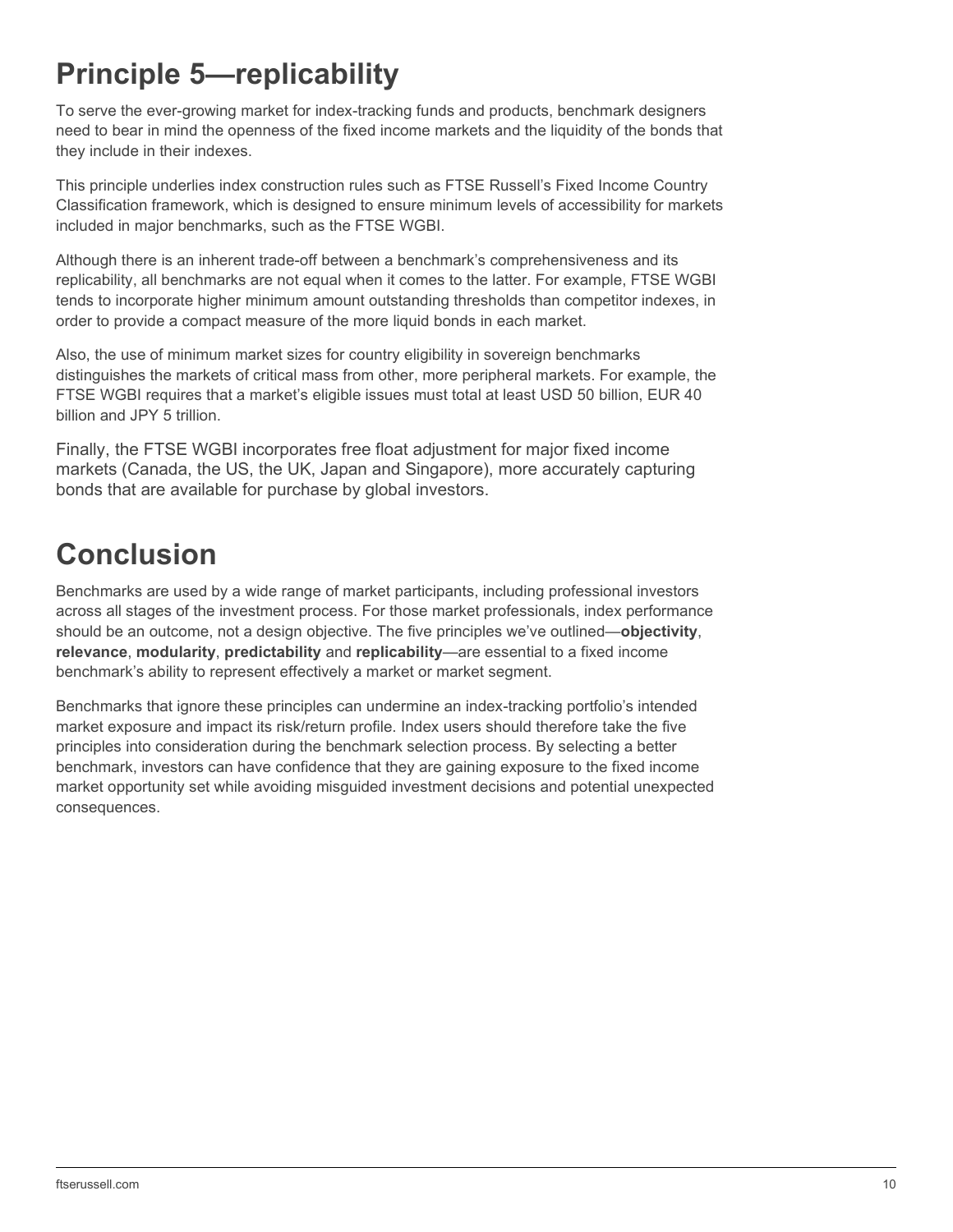## <span id="page-10-0"></span>**Appendix 1: FTSE World Government Bond Index and selected variants**

#### **FTSE World Government Bond Index (FTSE WGBI)**

A broad index providing exposure to the global sovereign fixed income market, the index measures the performance of fixed-rate, local currency, investment-grade sovereign bonds. It comprises sovereign debt from over 20 countries, denominated in a variety of currencies.

#### **FTSE World Government Bond 0-1 Year Index (WGBI 0-1 Year)**

This index tracks so-called 'roll-down' bonds from the FTSE WGBI (i.e., those moving to a maturity shorter than one year), using a common methodology. A minimum maturity of one month applies.

#### **FTSE World Government Bond 0+ Years Index (WGBI0+)**

The FTSE World Government Bond 0+ Years Index combines the FTSE WGBI and the FTSE WGBI 0-1 Year.

#### **FTSE Climate Risk-Adjusted WGBI**

This index incorporates a climate tilting methodology, which adjusts index weights according to each country's relative climate risk performance, assessed by three 'pillars' (physical risk, transition risk and resilience).

#### **FTSE Advanced Climate Risk-Adjusted WGBI**

This index is constructed with a stronger tilt to the transition risk pillar, thereby offering greater exposure to countries with a stronger alignment to the 2-degree pathways.

#### **FTSE ESG WGBI**

This index incorporates a tilting methodology that adjusts index weights according to each country's relative Environmental, Social and Governance (ESG) performance.

#### **FTSE Climate CARD WGBI**

This index provides targeted exposure to the sovereign bonds in the FTSE Climate WGBI, using weights that aim to maximise the index's yield return (Carry) and its Roll Down return.

#### **FTSE Debt Capacity WGBI**

The index focuses on countries with lower debt issuance relative to their GDP and stronger debt servicing capabilities.

#### **FTSE MPF WGBI**

The FTSE MPF World Government Bond Index is designed to help users meet the regulatory requirements governing investments in debt securities by Hong Kong Mandatory Provident Fund (MPF) schemes.